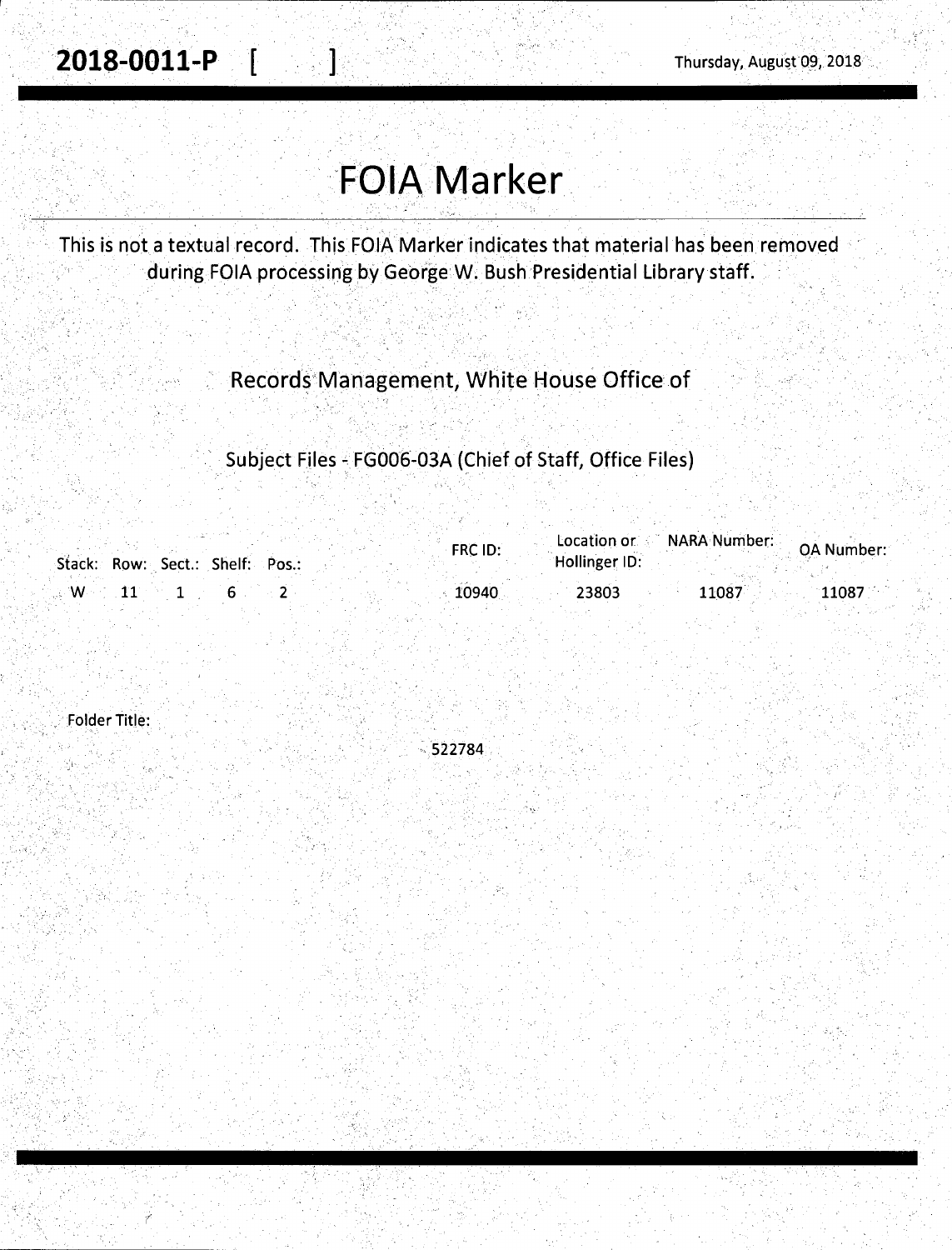# **Withdrawn/Redacted Material The George W. Bush Library**

| DOCUMENT FORM<br>NO. | <b>SUBJECT/TITLE</b> |                                     | <b>DATE</b><br>PAGES | <b>RESTRICTION(S)</b> |
|----------------------|----------------------|-------------------------------------|----------------------|-----------------------|
| 001<br>Memorandum    |                      | [Enron] - From: Alberto R. Gonzales | $05/14/2002$ P5;     |                       |
|                      |                      |                                     |                      |                       |
| 002<br>Memorandum    | [Enron]              |                                     |                      | 05/14/2002 P5; P6/b6; |
|                      |                      |                                     |                      |                       |

| <b>COLLECTION TITLE:</b>                                                   |                          |
|----------------------------------------------------------------------------|--------------------------|
| Records Management, White House Office of                                  |                          |
| <b>SERIES:</b><br>Subject Files - FG006-03A (Chief of Staff, Office Files) |                          |
| <b>FOLDER TITLE:</b><br>522784                                             |                          |
| <b>FRC ID:</b><br>10940                                                    |                          |
|                                                                            | <b>RESTRICTION CODES</b> |

Presidential Records Act - [44 U.S.C. 2204(a)]

- P1 National Security Classified Information [(a)(1) of the PRA]
- P2 Relating to the appointment to Federal office [(a)(2) of the PRA)
- P3 Release would violate a Federal statute  $[(a)(3)$  of the PRA]
- P4 Release would-disclose trade secrets or confidential commercial or financial information  $[(a)(4)$  of the PRA]
- PS Release would disclose confidential advice between the President and his advisors, or between such advisors [a)(S) of the PRAI
- P6 Release would constitute a clearly unwarranted invasion of personal privacy [(a)(6) of the PRA)
- PRM. Personal record misfile defined in accordance with 44 U.S.C.  $2201(3).$

#### Deed of Gift Restrictions

- A. Closed by Executive Order 13526 governing access to national
- *(* security information.
- B. Closed by statute or by the agency which originated the document. C. Closed in accordance with restrictions contained in donor's deed of gift.

#### Freedom of Information Act - [5 U.S.C. 552(b))

- b(l) National security classified information [(b)(l) of the FOIA)
- b(2) Release would disclose internal personnel rules and practices of an agency [(b)(2) of the FOIA)
- b(3) Release would violate a Federal statute [(b)(3) of the FOIA)
- b(4) Release would disclose trade secrets or confidential or financial information  $[(b)(4)$  of the FOIA]
- b(6) Release would constitute a clearly unwarranted invasion of personal privacy [(b)(6) of the FOIAJ
- b(7) Release would disclose information compiled for law enforcement purposes [(b)(7) of the FOIA)
- b(8) Release would disclose information concerning the regulation of .financial institutions [(b)(8) of the FOIA)
- b(9) Release would disclose geological or geophysical information concerning wells [(b)(9) of the FOIA)

Records Not Subject to FOIA

 $\frac{1}{2}$ Court Sealed - The document is withheld under a court seal and is not subject to the Freedom of Information Act.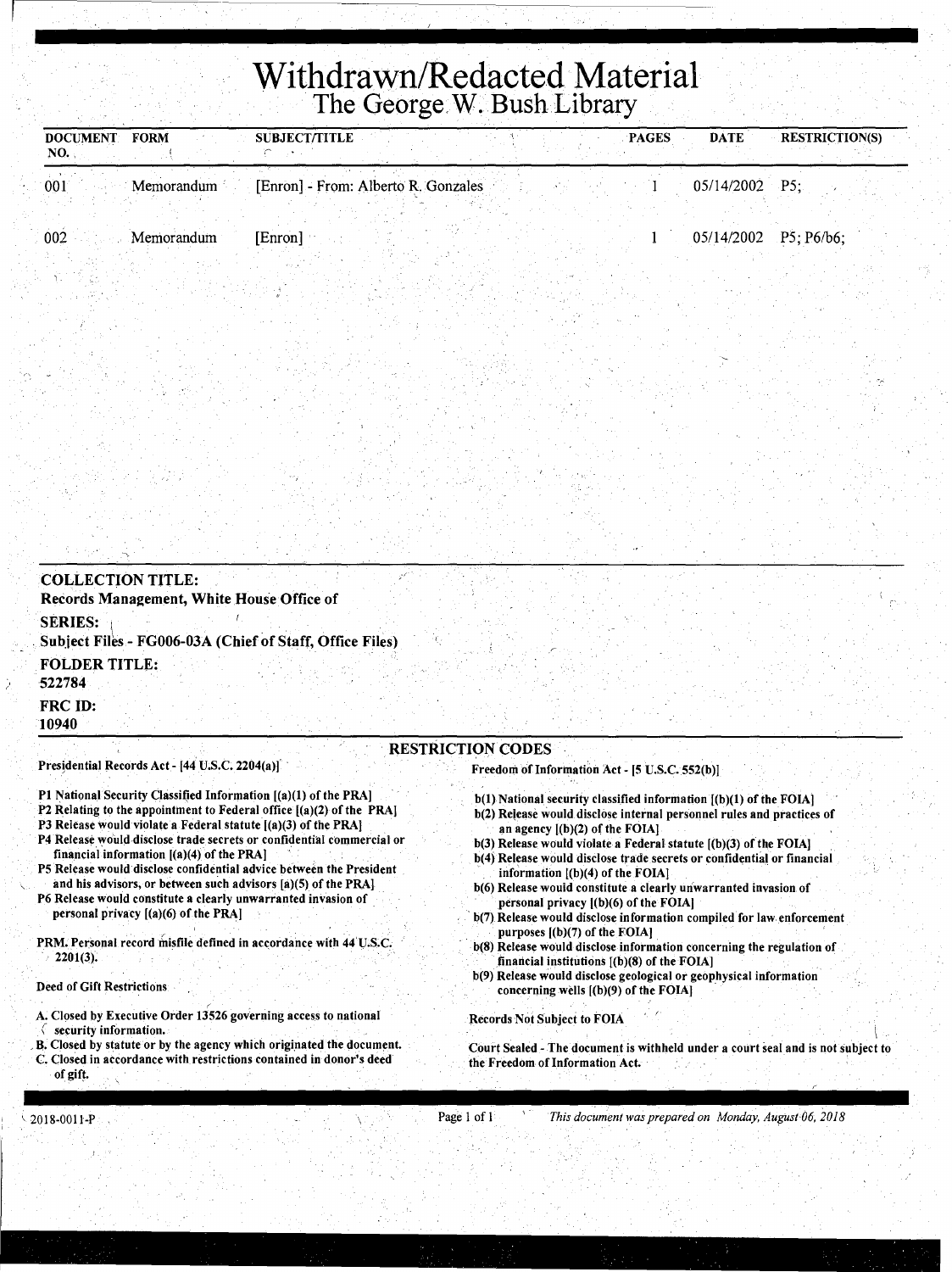# Withdrawal Marker The George W. Bush Library

| <b>FORM</b>  | <b>SUBJECT/TITLE</b>                |  |  | <b>PAGES</b> | <b>DATE</b>      | <b>RESTRICTION(S)</b> |
|--------------|-------------------------------------|--|--|--------------|------------------|-----------------------|
|              |                                     |  |  |              |                  |                       |
| 'Memorandum' | [Enron] - From: Alberto R. Gonzales |  |  |              | $05/14/2002$ P5; |                       |

### This marker identifies the original location of the withdrawn item listed above. For a complete list of items withdrawn from this folder, see the Withdrawal/Redaction Sheet at the front of the folder.

| <b>COLLECTION:</b><br>Records Management, White House Office of                                                                                                                                                                                                                                                                                                                                                                                                                                                                                                                                                                                                                                         |                                                                                                                                                                                                                                                                                                                                                                                                                                                                                                                                                                                                                                                                                                                                                                                                                                            |
|---------------------------------------------------------------------------------------------------------------------------------------------------------------------------------------------------------------------------------------------------------------------------------------------------------------------------------------------------------------------------------------------------------------------------------------------------------------------------------------------------------------------------------------------------------------------------------------------------------------------------------------------------------------------------------------------------------|--------------------------------------------------------------------------------------------------------------------------------------------------------------------------------------------------------------------------------------------------------------------------------------------------------------------------------------------------------------------------------------------------------------------------------------------------------------------------------------------------------------------------------------------------------------------------------------------------------------------------------------------------------------------------------------------------------------------------------------------------------------------------------------------------------------------------------------------|
| <b>SERIES:</b>                                                                                                                                                                                                                                                                                                                                                                                                                                                                                                                                                                                                                                                                                          |                                                                                                                                                                                                                                                                                                                                                                                                                                                                                                                                                                                                                                                                                                                                                                                                                                            |
| Subject Files - FG006-03A (Chief of Staff, Office Files)                                                                                                                                                                                                                                                                                                                                                                                                                                                                                                                                                                                                                                                |                                                                                                                                                                                                                                                                                                                                                                                                                                                                                                                                                                                                                                                                                                                                                                                                                                            |
| <b>FOLDER TITLE:</b>                                                                                                                                                                                                                                                                                                                                                                                                                                                                                                                                                                                                                                                                                    |                                                                                                                                                                                                                                                                                                                                                                                                                                                                                                                                                                                                                                                                                                                                                                                                                                            |
| 522784                                                                                                                                                                                                                                                                                                                                                                                                                                                                                                                                                                                                                                                                                                  |                                                                                                                                                                                                                                                                                                                                                                                                                                                                                                                                                                                                                                                                                                                                                                                                                                            |
|                                                                                                                                                                                                                                                                                                                                                                                                                                                                                                                                                                                                                                                                                                         |                                                                                                                                                                                                                                                                                                                                                                                                                                                                                                                                                                                                                                                                                                                                                                                                                                            |
| FRC ID:                                                                                                                                                                                                                                                                                                                                                                                                                                                                                                                                                                                                                                                                                                 | <b>FOIA IDs and Segments:</b>                                                                                                                                                                                                                                                                                                                                                                                                                                                                                                                                                                                                                                                                                                                                                                                                              |
| 10940                                                                                                                                                                                                                                                                                                                                                                                                                                                                                                                                                                                                                                                                                                   | 2018-0011-P                                                                                                                                                                                                                                                                                                                                                                                                                                                                                                                                                                                                                                                                                                                                                                                                                                |
| OA Num.:                                                                                                                                                                                                                                                                                                                                                                                                                                                                                                                                                                                                                                                                                                |                                                                                                                                                                                                                                                                                                                                                                                                                                                                                                                                                                                                                                                                                                                                                                                                                                            |
| 11087                                                                                                                                                                                                                                                                                                                                                                                                                                                                                                                                                                                                                                                                                                   |                                                                                                                                                                                                                                                                                                                                                                                                                                                                                                                                                                                                                                                                                                                                                                                                                                            |
| <b>NARA Num.:</b><br>11087                                                                                                                                                                                                                                                                                                                                                                                                                                                                                                                                                                                                                                                                              |                                                                                                                                                                                                                                                                                                                                                                                                                                                                                                                                                                                                                                                                                                                                                                                                                                            |
|                                                                                                                                                                                                                                                                                                                                                                                                                                                                                                                                                                                                                                                                                                         |                                                                                                                                                                                                                                                                                                                                                                                                                                                                                                                                                                                                                                                                                                                                                                                                                                            |
|                                                                                                                                                                                                                                                                                                                                                                                                                                                                                                                                                                                                                                                                                                         |                                                                                                                                                                                                                                                                                                                                                                                                                                                                                                                                                                                                                                                                                                                                                                                                                                            |
|                                                                                                                                                                                                                                                                                                                                                                                                                                                                                                                                                                                                                                                                                                         |                                                                                                                                                                                                                                                                                                                                                                                                                                                                                                                                                                                                                                                                                                                                                                                                                                            |
|                                                                                                                                                                                                                                                                                                                                                                                                                                                                                                                                                                                                                                                                                                         | <b>RESTRICTION CODES</b>                                                                                                                                                                                                                                                                                                                                                                                                                                                                                                                                                                                                                                                                                                                                                                                                                   |
| Presidential Records Act - [44 U.S.C. 2204(a)]                                                                                                                                                                                                                                                                                                                                                                                                                                                                                                                                                                                                                                                          | Freedom of Information Act - [5 U.S.C. 552(b)]                                                                                                                                                                                                                                                                                                                                                                                                                                                                                                                                                                                                                                                                                                                                                                                             |
| P1 National Security Classified Information [(a)(1) of the PRA]<br>P2 Relating to the appointment to Federal office [(a)(2) of the PRA]<br>P3 Release would violate a Federal statute [(a)(3) of the PRA]<br>P4 Release would disclose trade secrets or confidential commercial or<br>financial information $[(a)(4)$ of the PRA]<br>P5 Release would disclose confidential advice between the President<br>and his advisors, or between such advisors [a](5) of the PRA]<br>P6 Release would constitute a clearly unwarranted invasion of<br>personal privacy [(a)(6) of the PRA]<br>PRM. Personal record misfile defined in accordance with 44 U.S.C.<br>2201(3).<br><b>Deed of Gift Restrictions</b> | $b(1)$ National security classified information $[(b)(1)$ of the FOIA]<br>b(2) Release would disclose internal personnel rules and practices of<br>an agency $[(b)(2)$ of the FOIA]<br>$b(3)$ Release would violate a Federal statute $(6)(3)$ of the FOIA]<br>b(4) Release would disclose trade secrets or confidential or financial<br>information $[(b)(4)$ of the FOIA]<br>b(6) Release would constitute a clearly unwarranted invasion of<br>personal privacy [(b)(6) of the FOIA].<br>b(7) Release would disclose information compiled for law enforcement<br>purposes $[(b)(7)$ of the FOIA]<br>b(8) Release would disclose information concerning the regulation of<br>financial institutions $[(b)(8)$ of the FOIA]<br>b(9) Release would disclose geological or geophysical information<br>concerning wells [(b)(9) of the FOIA] |
| A. Closed by Executive Order 13526 governing access to national                                                                                                                                                                                                                                                                                                                                                                                                                                                                                                                                                                                                                                         | Records Not Subject to FOIA                                                                                                                                                                                                                                                                                                                                                                                                                                                                                                                                                                                                                                                                                                                                                                                                                |
| security information.                                                                                                                                                                                                                                                                                                                                                                                                                                                                                                                                                                                                                                                                                   |                                                                                                                                                                                                                                                                                                                                                                                                                                                                                                                                                                                                                                                                                                                                                                                                                                            |
| B. Closed by statute or by the agency which originated the document.                                                                                                                                                                                                                                                                                                                                                                                                                                                                                                                                                                                                                                    | Court Sealed - The document is withheld under a court seal and is not subject t                                                                                                                                                                                                                                                                                                                                                                                                                                                                                                                                                                                                                                                                                                                                                            |

C. Closed in accordance with restrictions contained in donor's deed of gift.

Court Sealed - The document is withheld under a court seal and is not subject to the Freedom of Information Act.